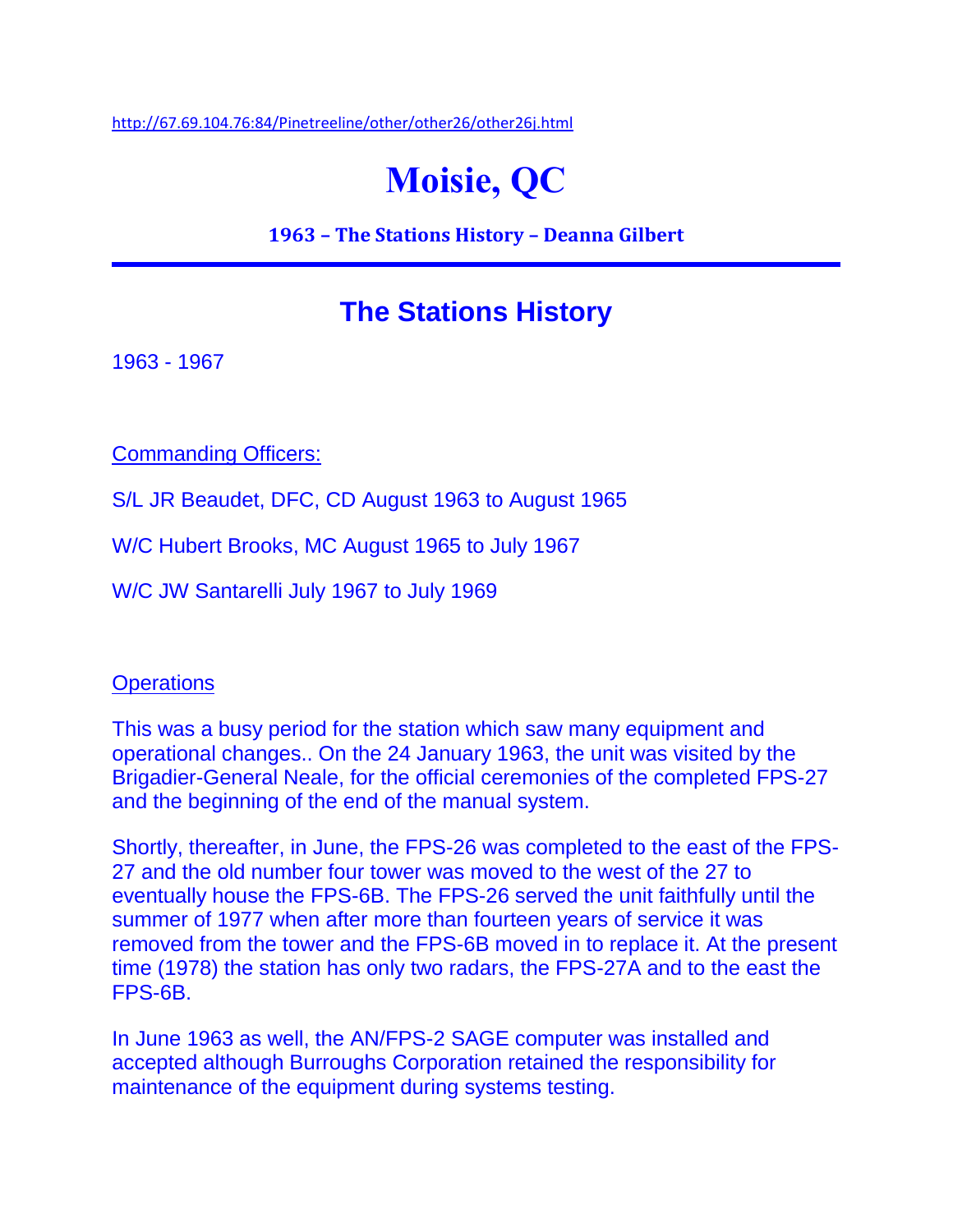In August 1963, SAGE sub-system testing commenced and in September the installation of the Ground Air Transmit Receive (GATR) facility was completed. On the 31 October, 1963 Burroughs ceased maintenance of the Data Processing Equipment and maintenance became the responsibility of the RCAF.

The step to the world of computers was rapidly approaching until finally at 1200 hrs local time on the 1<sup>st</sup> of November 1963, all radar equipment was cut into the SAGE system reporting to Bangor, Maine. NORAD Sector and RCAF Station Moisie commenced operations as a NORAD Surveillance Station. The responsibility for Manual Control and Identification was cancelled. At the same time Moisie became 211 Radar Squadron vice 211 AC&W Squadron and the position of Chief Technical Services Officer was deleted and replaced by the Chief Ground Environment Officer (CGEO). A proposal was also put forward to establish the present position of Station Logistics Officer (SLogO).

In November of 1964 a vertical plotting board was constructed and installed in the DMCC where it remained until 1977 when it was donated to the RCAF Officers' Mess on Gloucester Street in Ottawa. It now forms part of that mess' collection of RCAF souvenirs.

Electronically the new radars performed well but there were many problems on the mechanical side including: frozen heat exchanges, and antenna rotation and calibration difficulties on all three radars. To top this off during the winter of 1964, one hundred mile an hour winds destroyed the bubble on one radar as well as seriously damaging the roof of the combined mess.

In October 1965, the present system of single-shift maintenance commenced and it is interesting to note that the unit looked forward to this concept to ease their workload. They obviously couldn't foretell the future very well (what with OSMET and under manning) or their enthusiasm might have been somewhat dampened.

## Community and Other Events

In October 1963, Station Moisie's personnel lost their isolation allowance (for the second time) and at the same time medical coverage for their dependents ceased to be the responsibility of the RCAF. It is probable that this unhappy state of affairs (remember there was no Medicare in those days) came as a result of the growth of Sept-Iles and its facilities.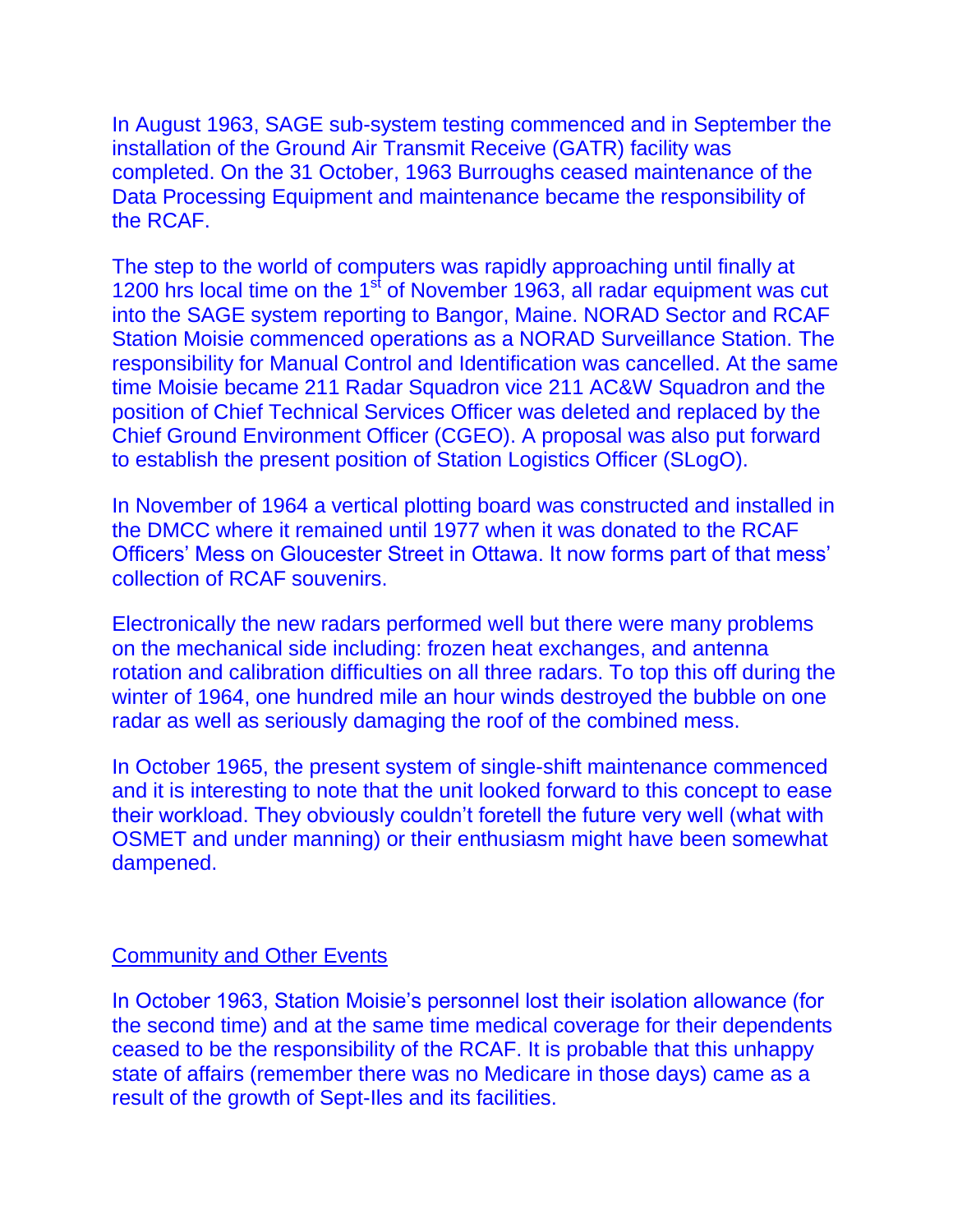Sometime during 1964 the Station Credit Union was established, this facility exists to this time and is greatly appreciated by the Station personnel since banking in Sept-Iles is inconvenient and time consuming. So, whoever it was who put the bug in the CO's ear - thank you from the succeeding generations of "Moisieites". Not so appreciated by some people in 1964, I am sure, was the rather quaint regulation at the Station Theatre that if you left the theatre to go to the washroom a second entry fee was required for disrupting the other patrons. With some families, even at twenty-five cents admission, an evening out would have become a major budget item.

Does anyone remember Moisie's one and only radio station, CFRM? Yessiree we had it then, but we ain't got it no more (the radio station that is). The station was licensed to operate at 1340 on the dial with 10 watts of power. It could be picked up by anyone in the village or station, but beyond the first hill towards Sept-Iles, forget it. The manager during 1964, Cpl. Boileau, was very well organized, and even had courses scheduled for young disc-jockeys and station operators. One of these, LAC Jean-Marc Harvey, (now Lt. Harvey, and he's back here again) ran a weekly show with another fellow - a "Newfie" which was billed as "Music Variety". Of the show, Lt. Harvey said, "even if the music wasn't varied, we sure were". Imagine: a young Quebecois whose English wasn't perfect, and a Newfie, straight off the boat, coming over the radio waves to a predominantly English audience. Now that's variety".

The fish and game club then as now, was popular and in 1964, CFS Moisie won the Molson Trophy for catching the first salmon, a 31 lb. 2 ½ oz. Beauty caught by LAC R Colpitts.

Here's an interesting item from the official history. The unit received its present telephone exchange and switchboard in 1966, new, from the Quebec Telephone Company. Sgt. Gagnon, the NCO i/c DMCC at the time of writing (1978) believes that the Americans gave it to us shortly after Davy Crockett had used it for the last time at the Alamo. It's hard to believe that it's only 13 years old.

The 31 December 1966 saw the official opening of the combined Corporals and Aircraftmen's Club in its present location. The event was celebrated by a New Year's Eve party of exceptional length and conviviality. The new year brought with it two changes in the Station's name; first from RCAF Station Moisie to 211 Radar Squadron Moisie and then on the 10 August 1967 it assumed the name it holds now (1978), Canadian Forces Station Moisie.